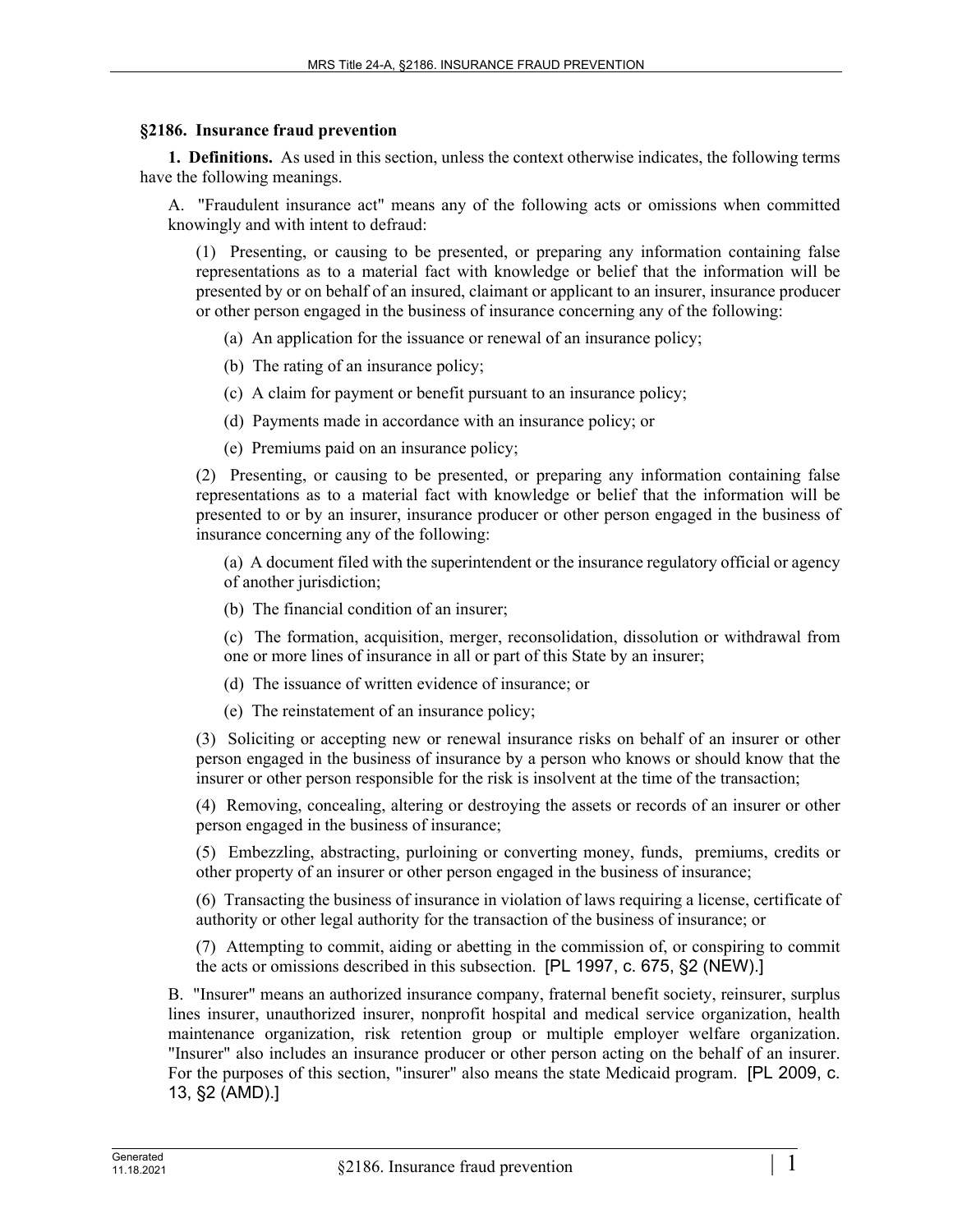[PL 2009, c. 13, §2 (AMD).]

**2. Fraudulent insurance acts prohibited.** A person may not commit a fraudulent insurance act. [PL 1997, c. 675, §2 (NEW).]

**3. Fraud warning required.** Fraud warnings are required in accordance with the following.

A. All applications and claim forms for insurance used by insurers in this State, regardless of the form of transmission, must contain the following statement or a substantially similar statement permanently affixed to the application or claim form: "It is a crime to knowingly provide false, incomplete or misleading information to an insurance company for the purpose of defrauding the company. Penalties may include imprisonment, fines or a denial of insurance benefits." [PL 1997, c. 675, §2 (NEW).]

B. The lack or omission of the statement required in paragraph A does not constitute a defense in any criminal prosecution or civil action for a fraudulent insurance act. [PL 1997, c. 675, §2 (NEW).]

C. This subsection applies to all insurers except reinsurers. The statement required in paragraph A must be included in all applications and claim forms filed and approved for use by the superintendent on or after January 1, 1999. [PL 1997, c. 675, §2 (NEW).] [PL 1997, c. 675, §2 (NEW).]

**4. Reporting of fraudulent insurance acts.** Fraudulent insurance acts must be reported in accordance with this subsection.

A. An insurer shall, annually on or before March 1st or within any reasonable extension of time granted by the superintendent, file with the superintendent a report relating to fraudulent insurance acts that the insurer knew or reasonably believed had been committed during the previous calendar year. The report must contain information required by the superintendent in the manner prescribed by the superintendent. The information must be reported on an aggregate basis and may not contain any information identifying any individuals or entities. The superintendent shall adopt by January 1, 1999 rules necessary to define the information that must be reported. Rules adopted pursuant to this subsection are routine technical rules as defined in Title 5, chapter 375, subchapter II‑A. [PL 1997, c. 675, §2 (NEW).]

B. On the July 1st following the filing of the initial reports required by paragraph A, and annually thereafter, the superintendent shall report to the joint standing committee of the Legislature having jurisdiction over insurance matters. The report must include aggregate information detailing the fraudulent insurance activity experienced by insurers in this State. [PL 1997, c. 675, §2 (NEW).] [PL 1997, c. 675, §2 (NEW).]

**5. Insurer antifraud plans.** Within 6 months of the effective date of this Act, every insurer writing direct insurance shall prepare and implement an antifraud plan. This subsection does not apply to any agency, producer or other person acting on behalf of an insurer. The superintendent may review an insurer's antifraud plan to determine if the plan complies with the requirements of this subsection. The antifraud plan must outline specific procedures, appropriate to the lines of insurance the insurer writes in the State, to:

A. Prevent, detect and investigate all forms of insurance fraud; [PL 1997, c. 675, §2 (NEW).]

B. Educate appropriate employees on the antifraud plan and fraud detection; [PL 1997, c. 675, §2 (NEW).]

C. Provide for the hiring of or contracting for fraud investigators; and [PL 1997, c. 675, §2 (NEW).]

D. Report insurance fraud to appropriate law enforcement and regulatory authorities in the investigation and prosecution of insurance fraud. [PL 1997, c. 675, §2 (NEW).]